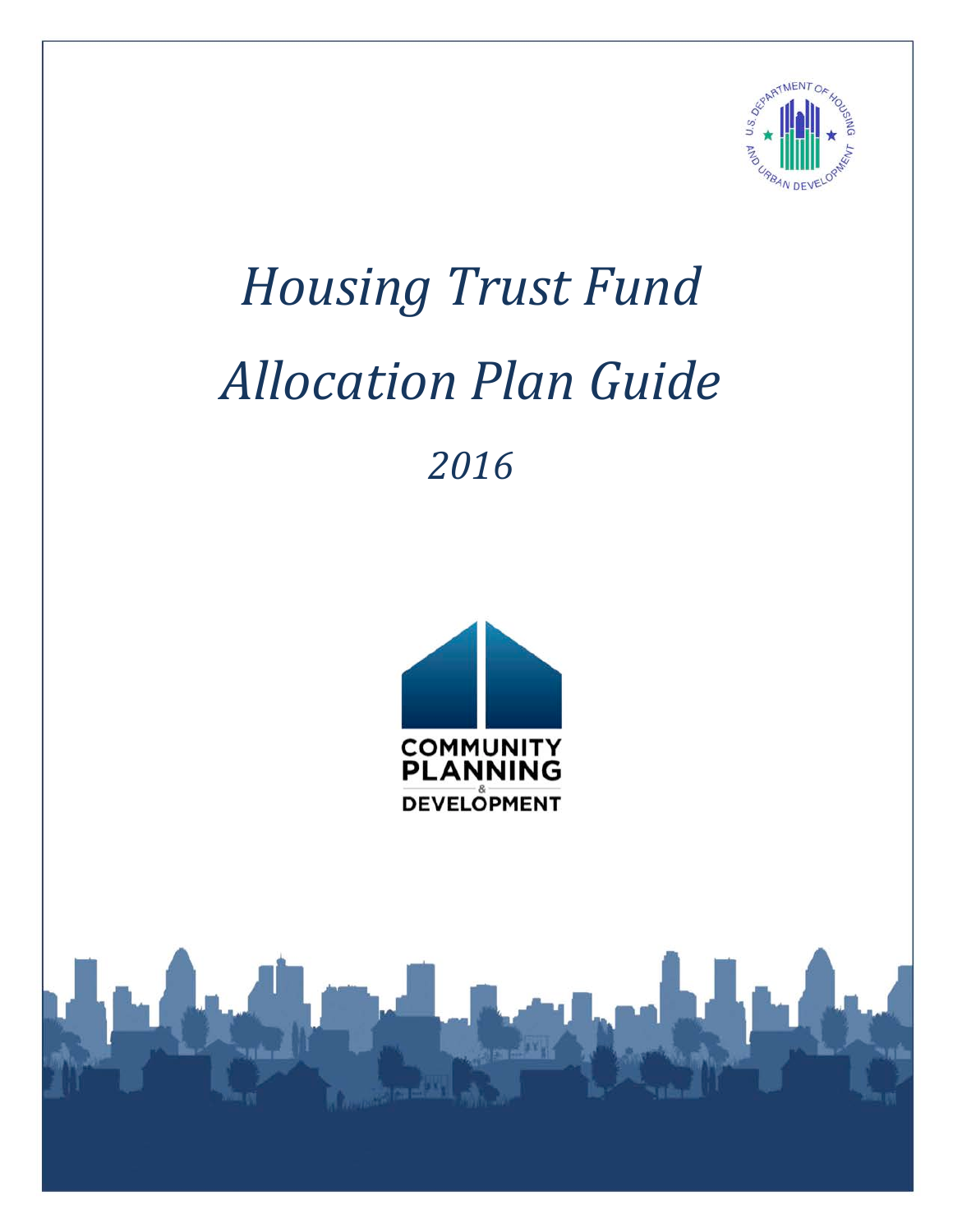# **TABLE OF CONTENTS**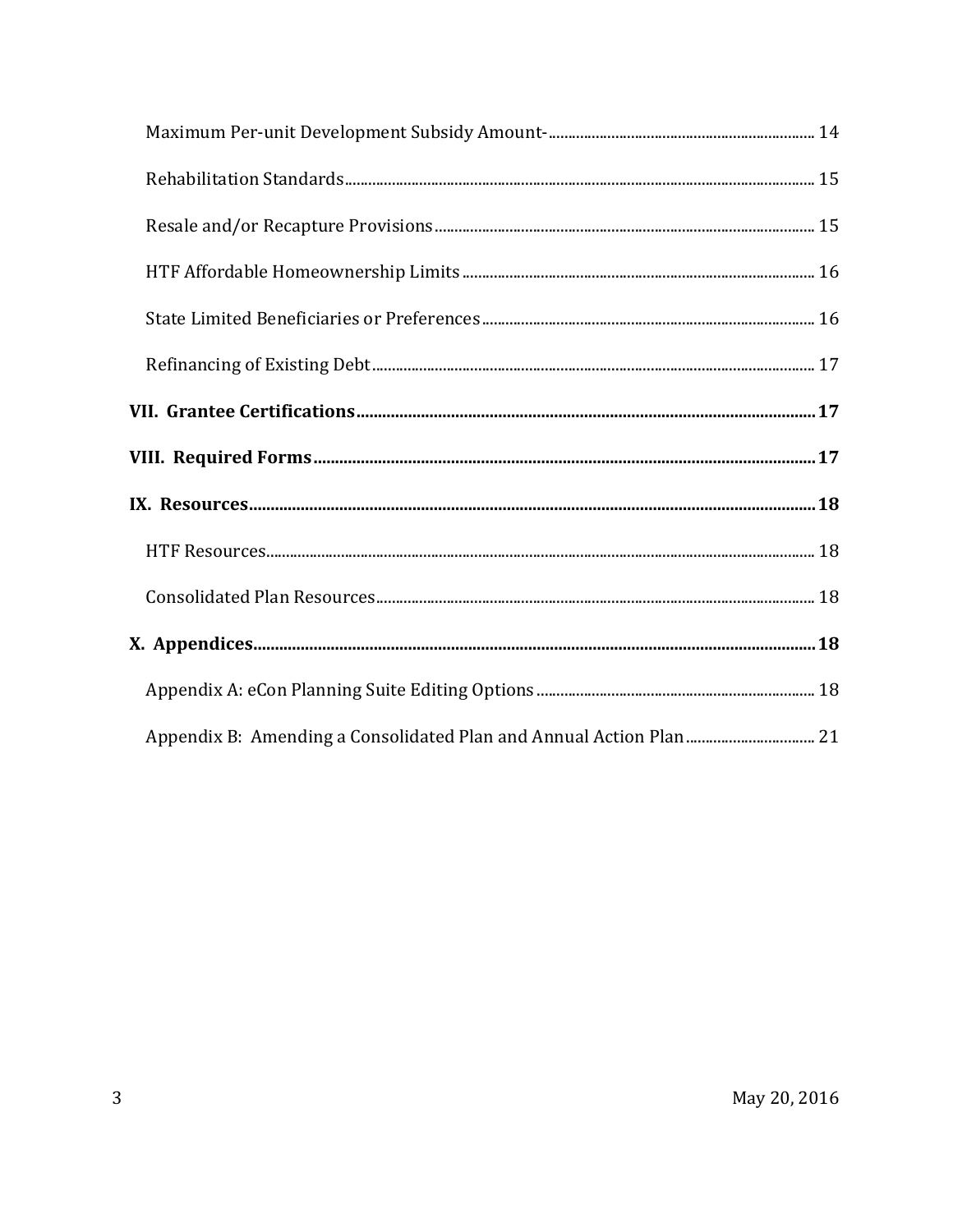#### <span id="page-3-1"></span><span id="page-3-0"></span>**I. GENERAL INFORMATION**

#### **HTF Allocation Plan**

The Housing Trust Fund (HTF) Interim Rule (24 CFR Part 93) made the consolidated plan regulations at 24 CFR Part 91 applicable to the HTF. As a result, an HTF grantee (i.e., a State) must include HTF in its citizen participation plan (§ 91.115), strategic plan (§ 91.315), and annual action plan (§ 91.320). In addition, the State must submit to HUD for review and approval an HTF allocation plan with its annual action plan  $(\S 91.320(k)(5))$ . Also, as required in § 91.10, the HTF program must be administered by the State on the same program year it established for all grant programs covered by the consolidated plan.

The HTF allocation plan is an annual submission to HUD that describes how the State will distribute the HTF funds, including how it will use the funds to address its priority housing needs. The allocation plan also describes what activities may be undertaken with HTF funds and how recipients and projects will be selected.

#### <span id="page-3-2"></span>**Submission Requirement**

HUD Notice CPD 12-009 requires a State submitting a consolidated plan on or after November 15, 2012 to use the eCon Planning Suite in IDIS to submit this plan and all subsequent consolidated plans, annual action plans, and consolidated annual performance and evaluations reports (CAPERs). However, the eCon Planning Suite does not currently contain the data fields to accommodate the HTF allocation plan. As a result, HUD developed this guide to assist the State in submitting the HTF allocation plan. The State may opt to use this sample form or to submit its allocation plan in a different format, provided that all required elements are addressed. Please visit the HTF provided that all required elements are addressed. website, [www.hudexchange.info/htf](http://www.hudexchange.info/htf) for more guidance on the HTF program and HUD Notice CPD 16-07 *Guidance for HTF Grantees on Fiscal Year 2016 Housing Trust Fund (HTF) Allocation Plans* for more information on HTF allocation plans. This guide also contains a list of HTF and eCon Planning Suite resources that the State should reference before developing and submitting its HTF allocation plan. The State should also consult the *Con Plan Quick Guide: Amending a Consolidated Plan and Action Plan* for assistance on amending its consolidated plan and action plan.

#### <span id="page-3-3"></span>**Deadline**

The State must submit an HTF allocation plan and make any amendments to its consolidated plan no later than **August 16, 2016.** Please note that some of the HTF allocation plan requirements will be completed in eCon Planning Suite in IDIS and the rest will be submitted as a Word document or PDF file to HUD. For 2016, the HTF allocation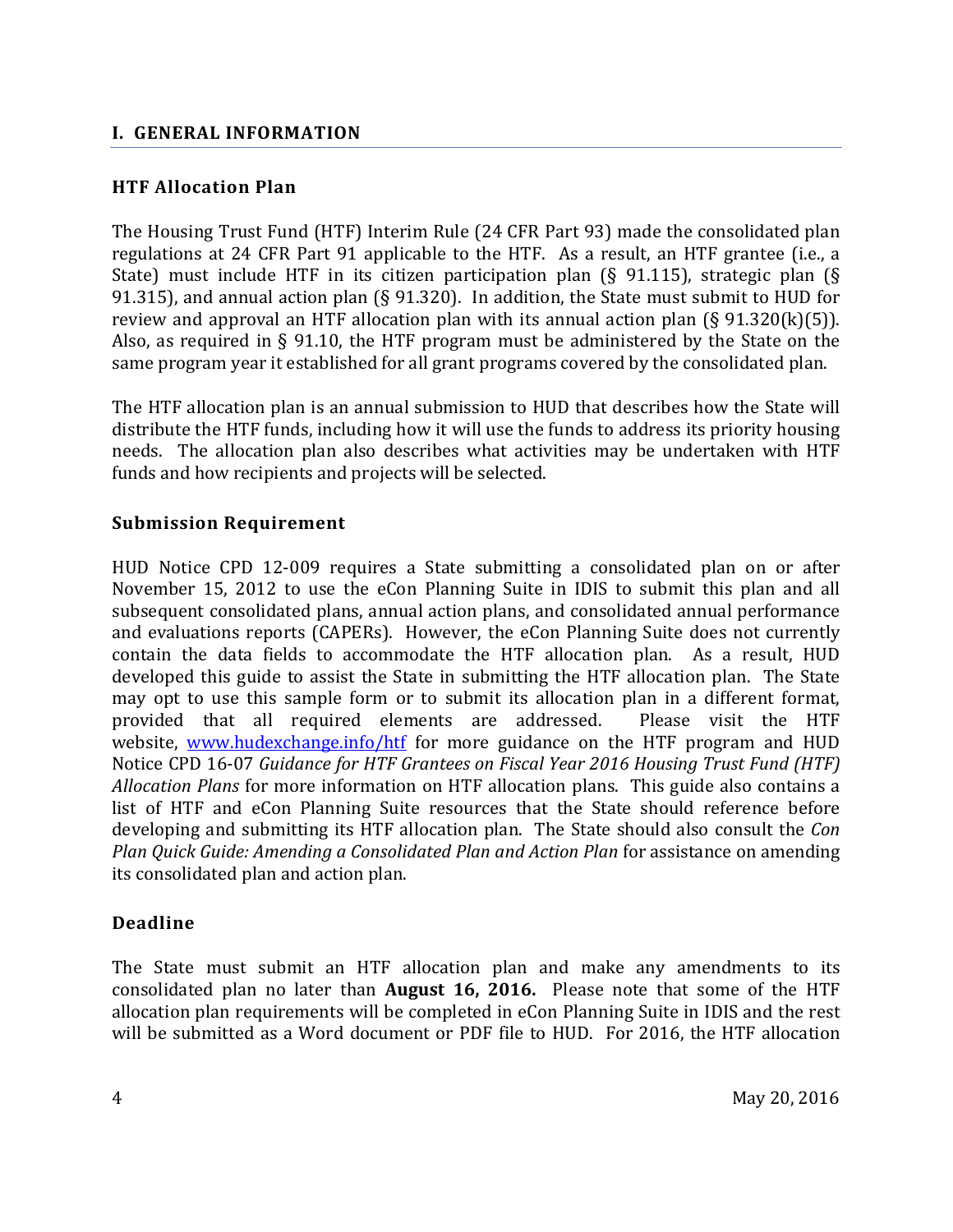plan must be submitted to both the local HUD CPD Field Office and to HUD's Office of Affordable Housing Programs at [htf@hud.gov.](mailto:htf@hud.gov)

#### <span id="page-4-0"></span>**Review Period**

The 45 day review period begins when (a) HUD receives the Standard Form 424 and certifications or email notification that the consolidated plan has been submitted in IDIS (for new action plans) or (b) HUD receives the Standard Form 424 and certifications or email notification that an amended action plan has been submitted in IDIS. The State should also complete and submit a Standard Form 1199A- Direct Deposit Sign up Form for deposit of its HTF grant funds.

#### <span id="page-4-1"></span>**Approval Process**

The HTF allocation plan will be deemed approved 45 days after HUD receives the plan, unless HUD notifies the State that the plan is disapproved before expiration of the review period. Please note, if a State intends to use HTF funds to assist first-time homebuyers, it must set forth the guidelines for resale and recapture, and obtain HUD's specific, written approval, as required in § 93.304(f), separate and apart from the approval of the HTF allocation plan. The requirements for resale and recapture guidelines are the same as the HOME Program resale and recapture requirements, except for the income targeting requirements.

#### <span id="page-4-2"></span>**Need Assistance?**

For assistance with the HTF allocation plan, the State should contact the local HUD CPD Field Office and/or send its question(s) to the HTF mailbox at [htf@hud.gov.](mailto:htf@hud.gov) For assistance with the eCon Planning Suite in IDIS, the State should contact Ask A Question on the HUD Exchange website at [https://www.hudexchange.info/get-assistance/my-question/.](https://www.hudexchange.info/get-assistance/my-question/)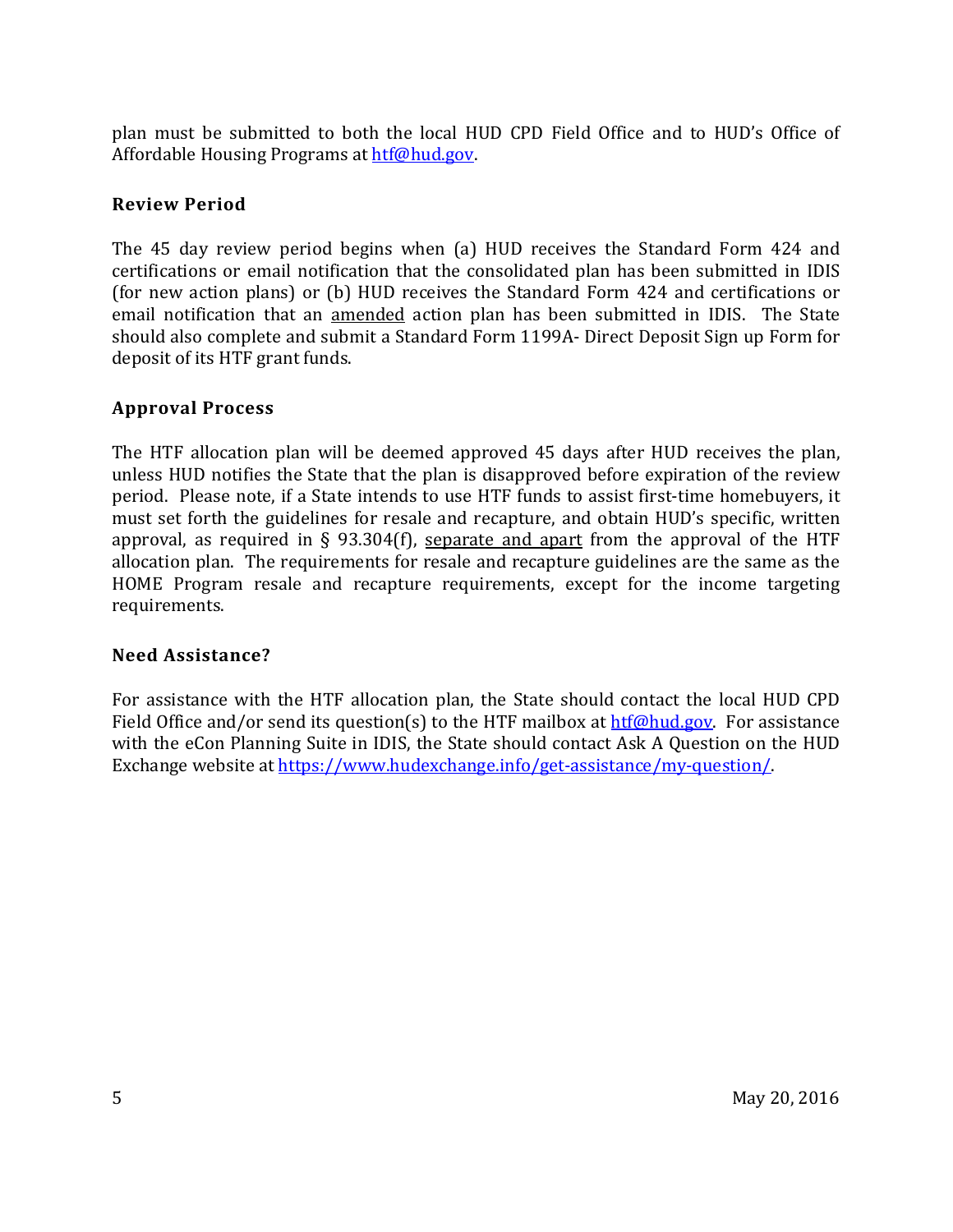#### <span id="page-5-0"></span>**II. GRANTEE INFORMATION**

Tennessee 3,000,000

**State: FY 2016 HTF Allocation Amount:** 

#### <span id="page-5-2"></span><span id="page-5-1"></span>**III. CONSOLIDATED PLAN REQUIREMENTS**

#### **Citizen Participation Plan**

The consolidated plan regulation at  $\S$  91.115 requires the State to include HTF in its citizen participation plan. Essentially, before adopting a consolidated plan, the State is required to adopt a citizen participation plan that describes the process for providing and encouraging citizens to participate in the development of the consolidated plan, the amendments to the consolidated plan and the performance report (CAPERS). For the purposes of HTF, the State is required to make the following information available to the public:

- ‒ the amount of HTF assistance the State expects to receive,
- ‒ the range of activities the State may undertake, including the estimated amount that will benefit extremely low-income households, and
- the State's plans to minimize displacement of persons and to assist any persons displaced.

If the State already conducted its citizen participation and included HTF in any citizen participation it performed for the other HUD formula grant programs, then the State does not need to conduct additional citizen participation for HTF. If the State has not yet conducted citizen participation or did not include HTF in the citizen participation it performed for other HUD formula grant programs, then it must conduct citizen participation to include HTF as part of its consolidated plan.

#### <span id="page-5-3"></span>**Consolidated Plan Screen(s) To Revise**

The following screen in the eCon Planning Suite consolidated plan template in IDIS must be revised to include HTF.

 **ES-05 / AP-05 Executive Summary:** § 91.320(b)- The Executive Summary includes seven narratives: (1) Introduction; (2) Summary of Objectives and Outcomes; (3) Evaluation of Past Performance; (4) Summary of the Citizen Participation and Consultation Process; (5) Summary of Public Comments; (6) Summary of Comments Not Accepted; (7) Summary.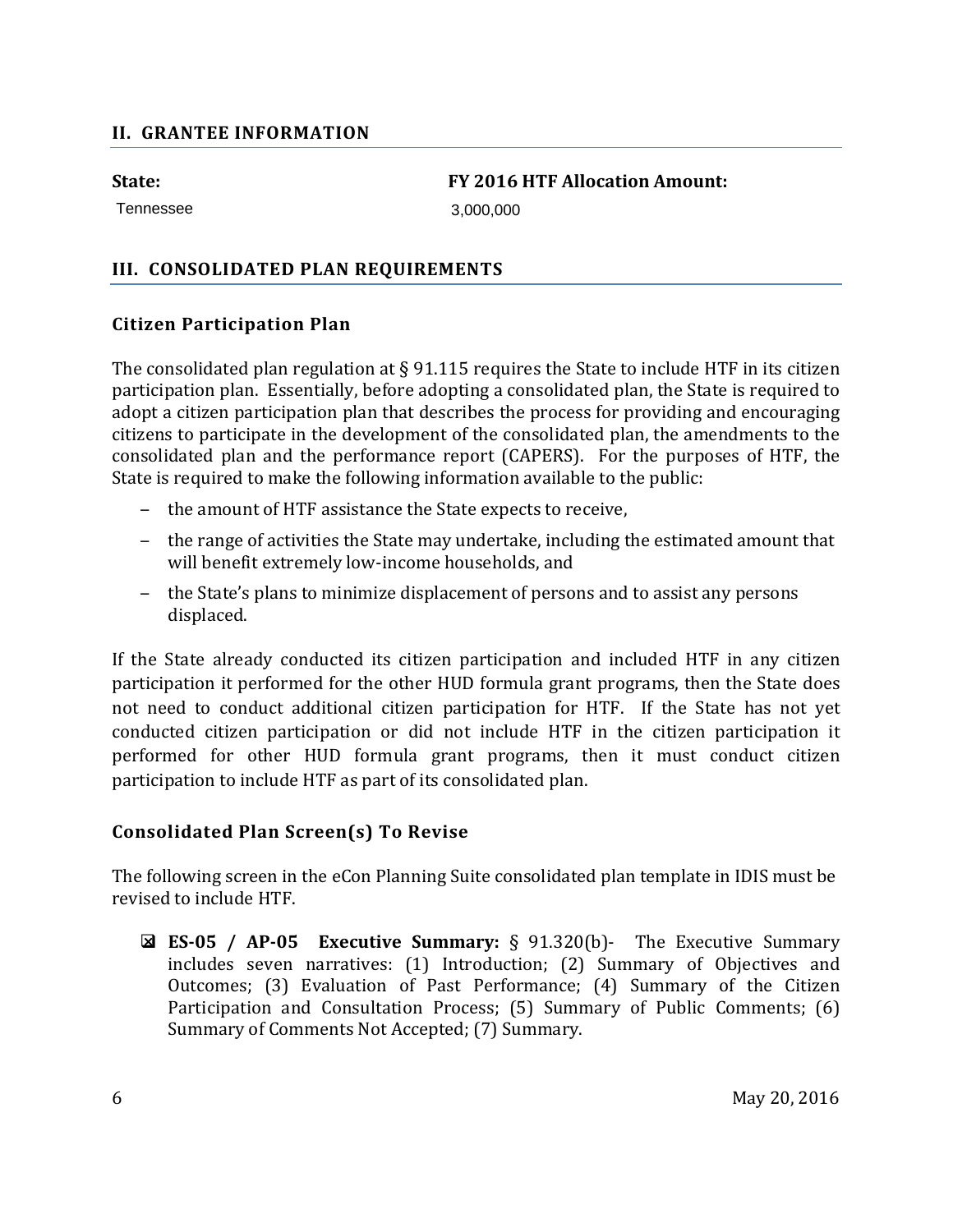**PR-15 Citizen Participation:** § 91.115 and § 91.300(c)- revise this screen to provide a summary of the citizen participation efforts made for HTF, including efforts to broaden public participation, a summary of citizen comments or views on the plan, and a written explanation of comments not accepted and the reasons why these comments were not accepted.

#### <span id="page-6-0"></span>**IV. STRATEGIC PLAN REQUIREMENTS**

The State must amend the affordable housing section of the strategic plan to include specific objectives that describe proposed accomplishments the State hopes to achieve and must specify the number of extremely low-income families to which the State will provide affordable housing to (homeownership- § 93.302; rental- § 93.304) over a specific period of time. The State can complete this requirement by including HTF on the **SP-45 Goals screen**.

#### **Note: Directions on how to amend a plan are included at the end of this document.**

**Reminder:** 100 percent of FY 2016 HTF funds must benefit extremely low-income households; a minimum of 80 percent must be used for rental housing; up to 10 percent may be used for homeownership housing; up to 10 percent may be used for administrative costs.

#### <span id="page-6-1"></span>**Strategic Plan Screen(s) To Revise**

In addition to updating the affordable housing section of the strategic plan, the following screens in the eCon Planning Suite consolidated plan template in IDIS must be revised to include HTF.

- **SP-10 Geographic Priorities:** § 91.315(a)(1)- revise this screen to discuss how investments are allocated geographically.
- **SP-25 Priority Needs:** § 91.315(a)(2)- revise this screen to indicate the general priorities for allocating investment of available resources among different needs.
- **SP-30 Influence of Market Conditions:** § 93.315(b)- revise this screen to describe how the characteristics of the housing market influenced the State's decisions regarding allocation priorities among the types of housing assistance.
- **SP-35 Anticipated Resources:** § 91.315(a)(4); § 91.320(c)(1) and (2)- revise this screen to identify the federal, state, local, and private resources expected to be available to the State to address priority needs and specific objectives identified in the strategic plan. Specifically, the State should add a program to this screen by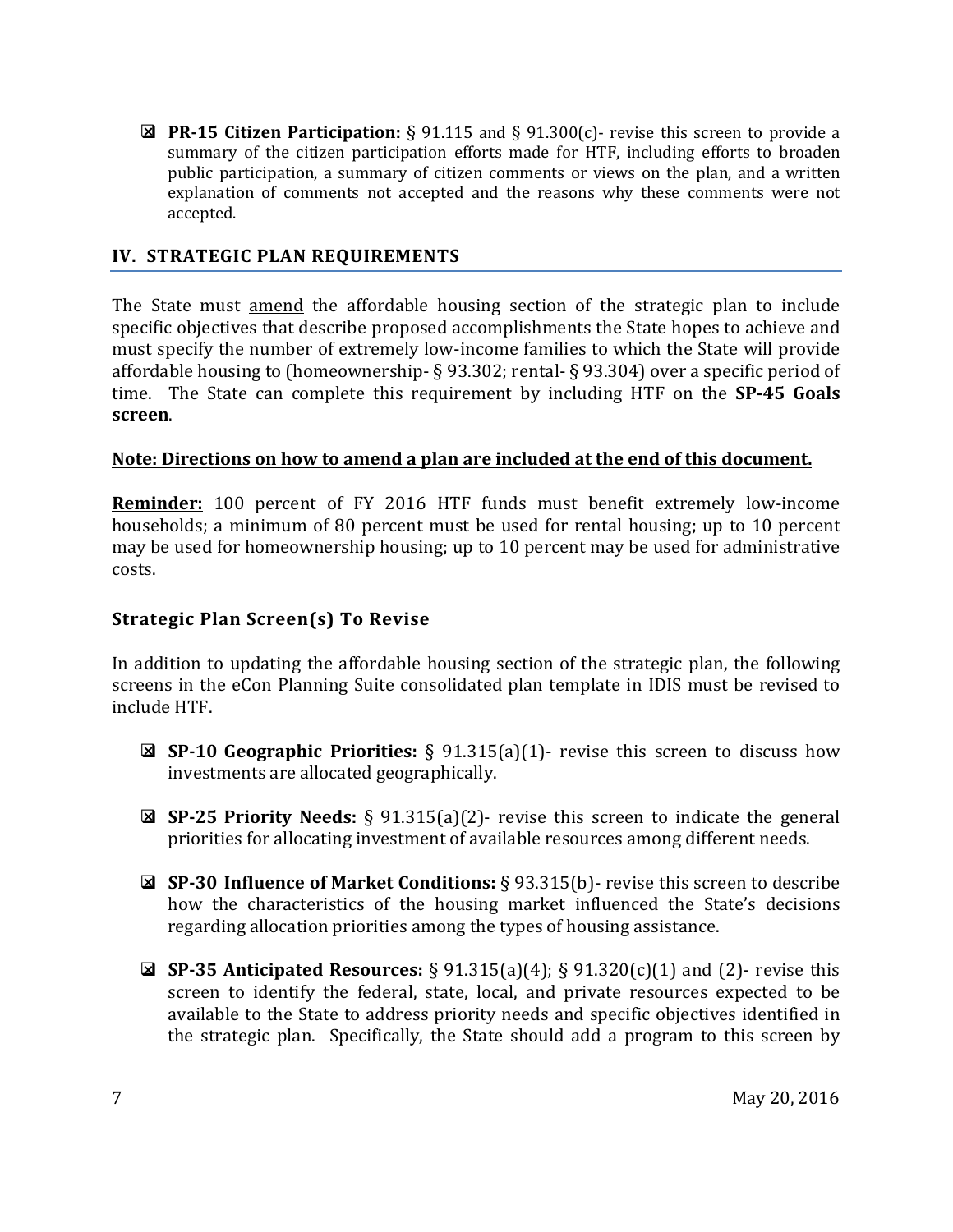selecting "Add" in the *Action* column. This will open the **SP-36 Add Anticipated Resource** screen. The State should select "Other" in the *Anticipated Resource* field and enter "Housing Trust Fund" in the *Other Funding Source* field. The State should also select the "public - federal" radio button in the "Source" field and complete the rest of the fields on this screen for its HTF program.

 **SP-45 Goals:** § 91.315(a)(4) and § 91.315 (b)(2)- revise this screen to summarize the State's priorities and the specific goals it intends to initiate and/or complete within the term of the strategic plan. The State must also ensure its five year goals include any accomplishments due to HTF funds and must also enter the number of extremely low-income families to which the State will provide assistance with its HTF funds.

#### <span id="page-7-0"></span>**V. ANNUAL ACTION PLAN REQUIREMENTS**

The State must include HTF in its annual action plan or amend the plan to include HTF information as required in § 93.320(k)(5). The action plan must include an HTF allocation plan that describes the distribution of HTF funds, and establishes the application requirements and selection criteria of applications submitted by eligible recipients that meet the State's priority housing needs.

#### <span id="page-7-1"></span>**Annual Action Plan Screen(s) To Revise**

The following screens in the eCon Planning Suite consolidated plan template in IDIS must be revised to include HTF.

- **AP-15 Expected Resources:** § 91.320(c)(1) and (2)- revise this screen to provide a concise summary of the federal resources expected to be available. The HTF resources added to the **SP-35 Anticipated Resources** screen will carry over to this screen.
- **AP-20 Annual Goals and Objectives:** § 91.320(c)(3) and (e)- revise this screen to summarize the specific goals the State intends to initiate and/or complete within the term of the program year. Any HTF related goals and objectives entered on the **SP-45 Goals** screen will carry over to this screen.
- **AP-25 Allocation Priorities:** § 91.320(d)- revise this screen to describe the reasons for the State's allocation priorities and how the proposed distribution of funds will address the priority needs and goals of the strategic plan.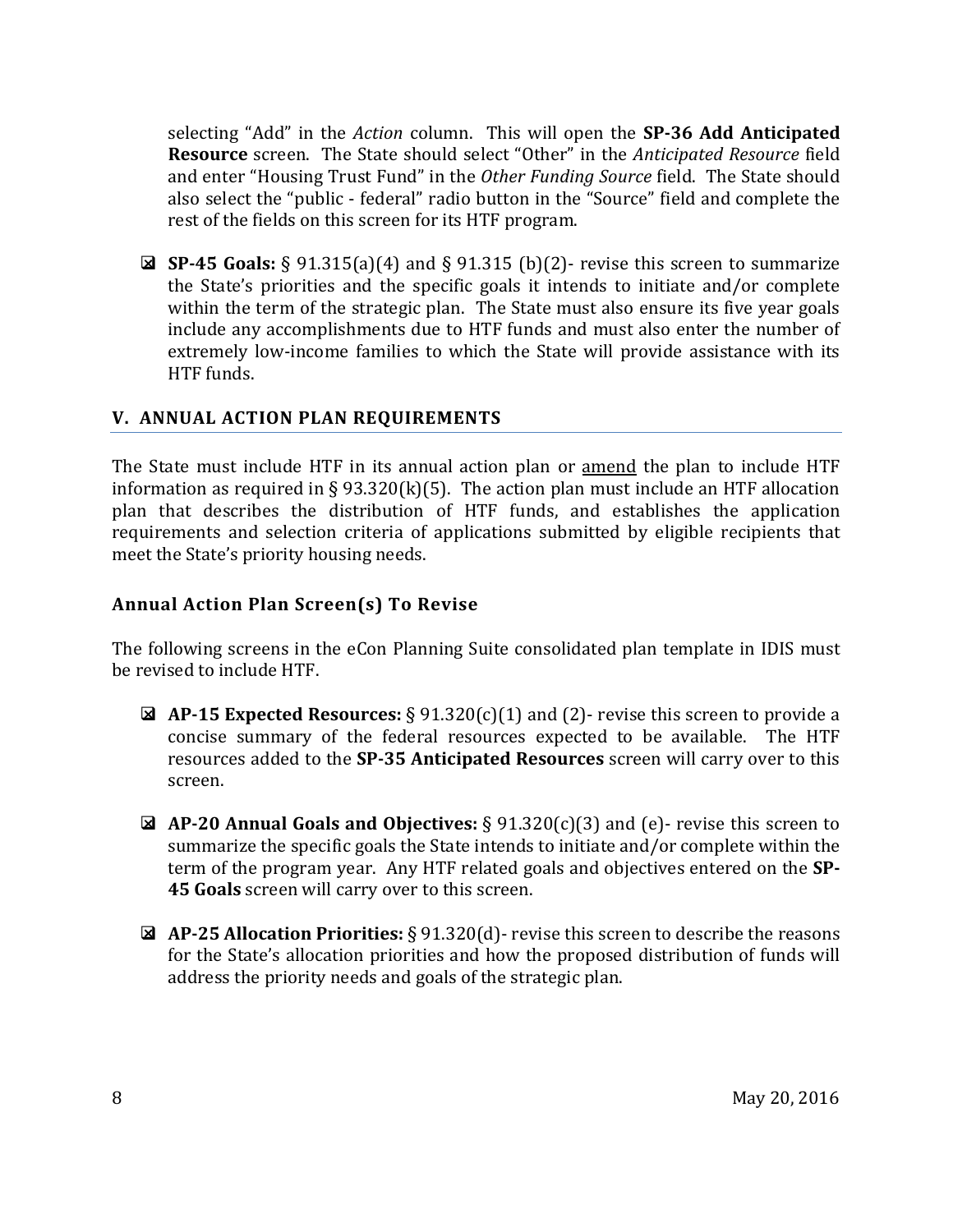- **AP-30 Method of Distribution:** § 91.320(d) and (k5)- revise this screen to include a description of its method(s) for distribution for the "Other – Housing Trust Fund" selection based on the entry made on the **SP-35 Anticipated Resources** screen.
- **AP-50 Geographic Distribution:** § 91.320(f)- revise this screen to describe the geographic areas of the state in which it will direct assistance during the ensuing program year and provide rationale for its priorities in allocating investment geographically.
- **AP-55 Affordable Housing:** § 91.320(g)- revise this screen to specify goals for the number of homeless, non-homeless, and special needs households to be provided affordable housing within the program year.
- **AP-65 Homeless and Other Special Needs Activities:** § 91.320(h)- revise this screen to describe how HTF will help to address the State's one-year goals and actions for reducing and ending homelessness, if applicable.
- **AP-75 Barriers to Affordable Housing:** § 91.320(i)- revise this screen to describe how HTF will help with any actions the State's will take during the next year to reduce barriers to affordable housing, if applicable.
- **AP-85 Other Actions:** § 91.320(j)- revise this screen to describe how HTF will help with any actions the State will take during the next year to carry out the following strategies outlined in the consolidated plan:
	- ‒ Foster and maintain affordable housing;
	- ‒ Evaluate and reduce lead-based paint hazards;
	- Reduce the number of poverty-level families;
	- ‒ Develop institutional structure; and
	- ‒ Enhance coordination.

<span id="page-8-0"></span>In addition, the State must identify obstacles to meeting underserved needs and propose actions to overcome those obstacles using HTF funds, if applicable.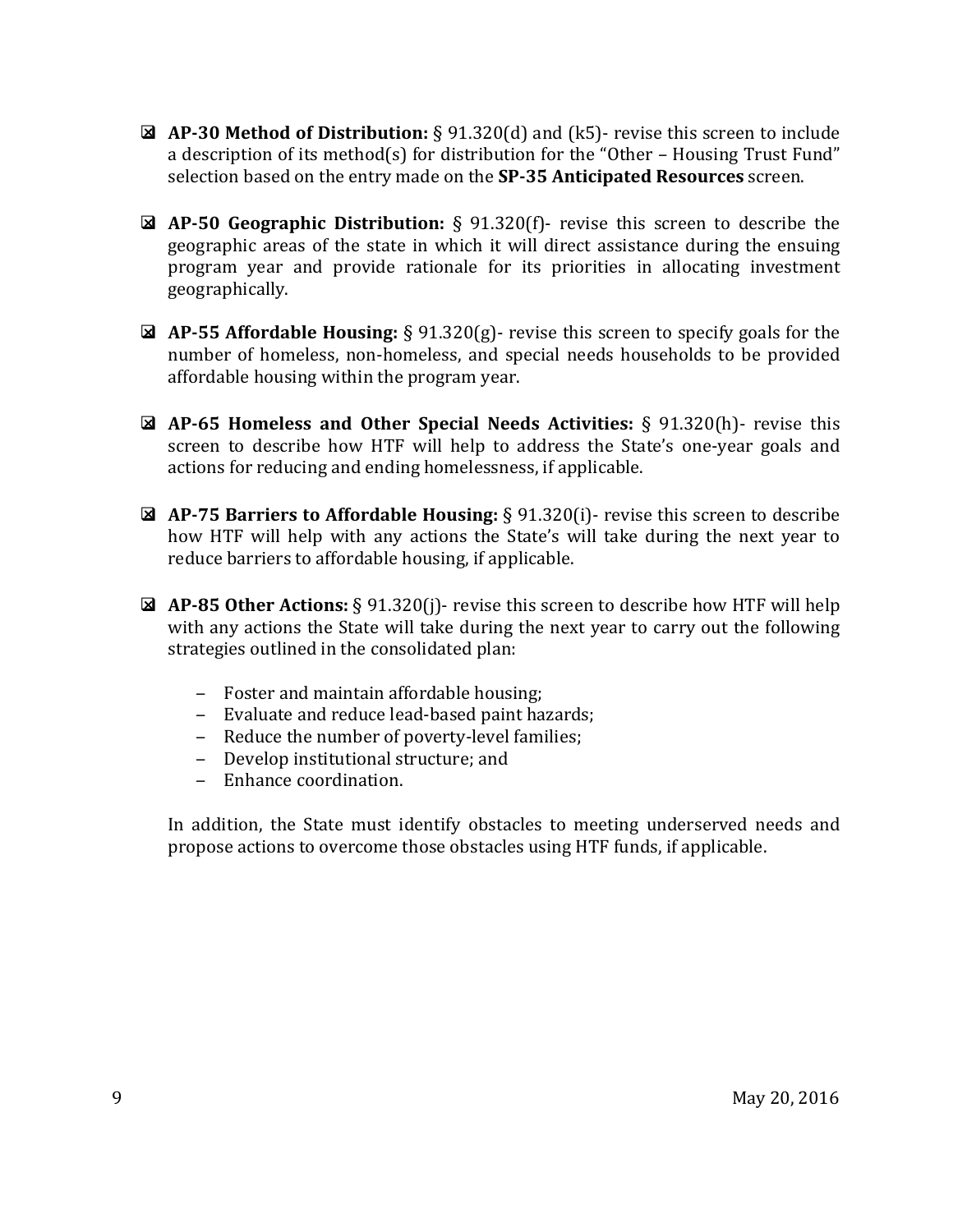# **HTF Funding Priorities**-§ 91.320(k)(5)(i)

The State is responsible for distributing HTF funds throughout the State according to its housing priority needs. In addition to revising the **AP- 30 Method of Distribution** screen in IDIS, the State must respond to the following questions.

1. Will the State distribute HTF funds through grants to subgrantees? If yes, describe the method for distributing HTF funds through grants to subgrantees and how the State will make those funds available to units of general local governments. If no, state N/A. Please attach response if you need additional space.

N/A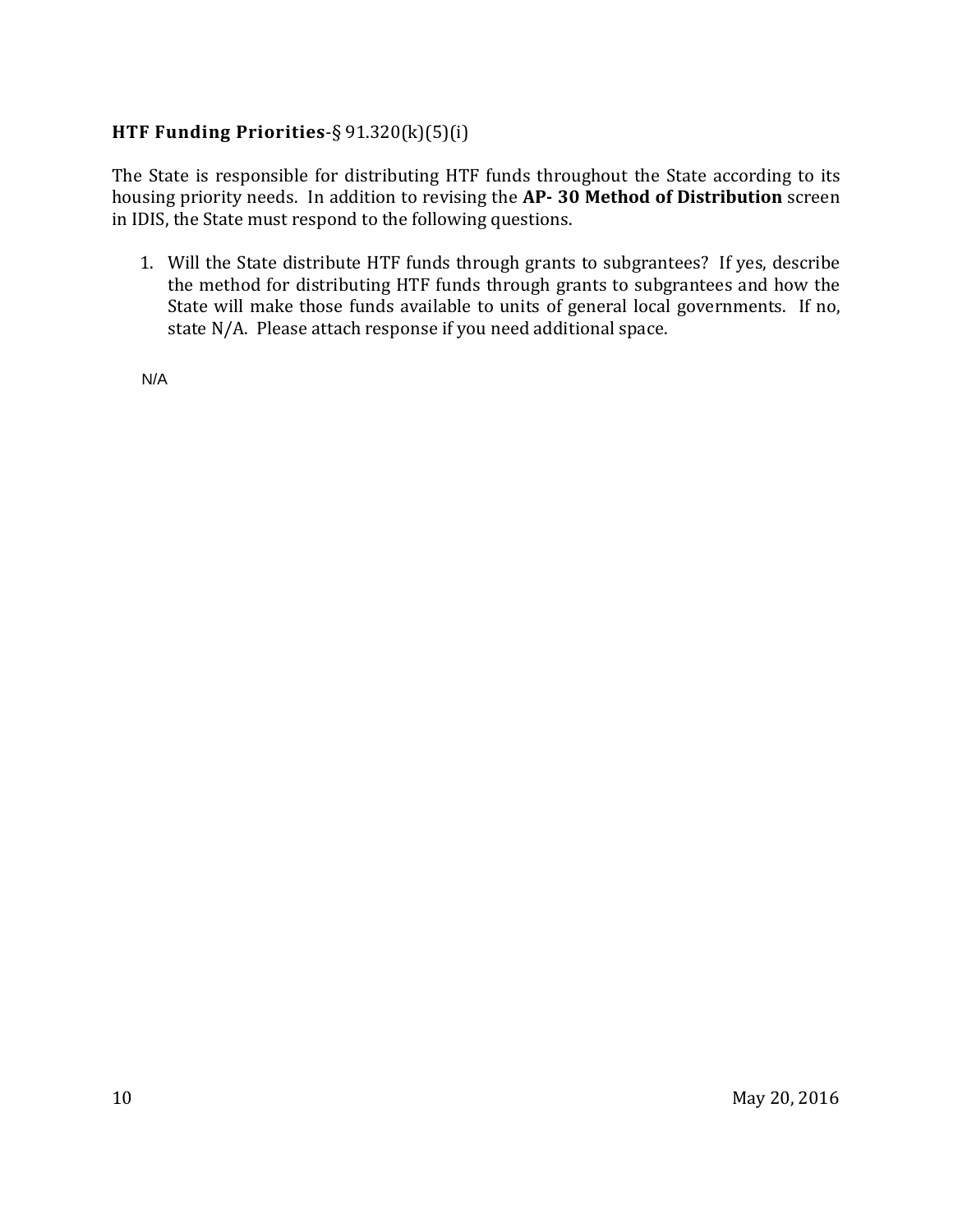2. Will the State distribute HTF funds by selecting applications submitted by eligible recipients? If yes, describe the eligibility requirements for applicants as defined in § 93.2- definition of recipient. If no, state N/A. Please attach response if you need additional space.

Yes, the Tennessee Housing Development Agency will distribute HTF funds by selecting applications submitted by eligible recipients. Eligible recipients include organizations, agencies, and other for-profit and non-profit entities. A recipient must:

• Eligible participants will include public housing authorities and both for-profit and nonprofit organizations which are organized and existing to do business in the State of Tennessee, or if organized in another state, must be qualified to do business in the State of Tennessee. All Applicants must demonstrate at least two years of related housing experience in Tennessee.

• Demonstrate the financial capacity necessary to undertake, complete, and manage the proposed project, as demonstrated by its ability to own, construct, or rehabilitate and manage and operate affordable rental housing. THDA will evaluate the experience of the entire proposed team with owning, developing and managing projects of similar size and scope serving the intended population proposed. Applicants and their development team must undergo an evaluation by THDA of their capacity before the applicant qualifies as an eligible recipient.

• Have demonstrated understanding of the Federal, State and local housing programs used in conjunction with HTF funds to ensure compliance with all applicable program requirements and regulations.

• Not be debarred or excluded from receiving federal assistance or THDA assistance prior to selection or entering into a Written Agreement or closing the loan.

• Certify that housing units assisted with the HTF will comply with HTF program requirements during the entire period that begins upon selection and ending upon the conclusion of all HTF ‐ funded activities.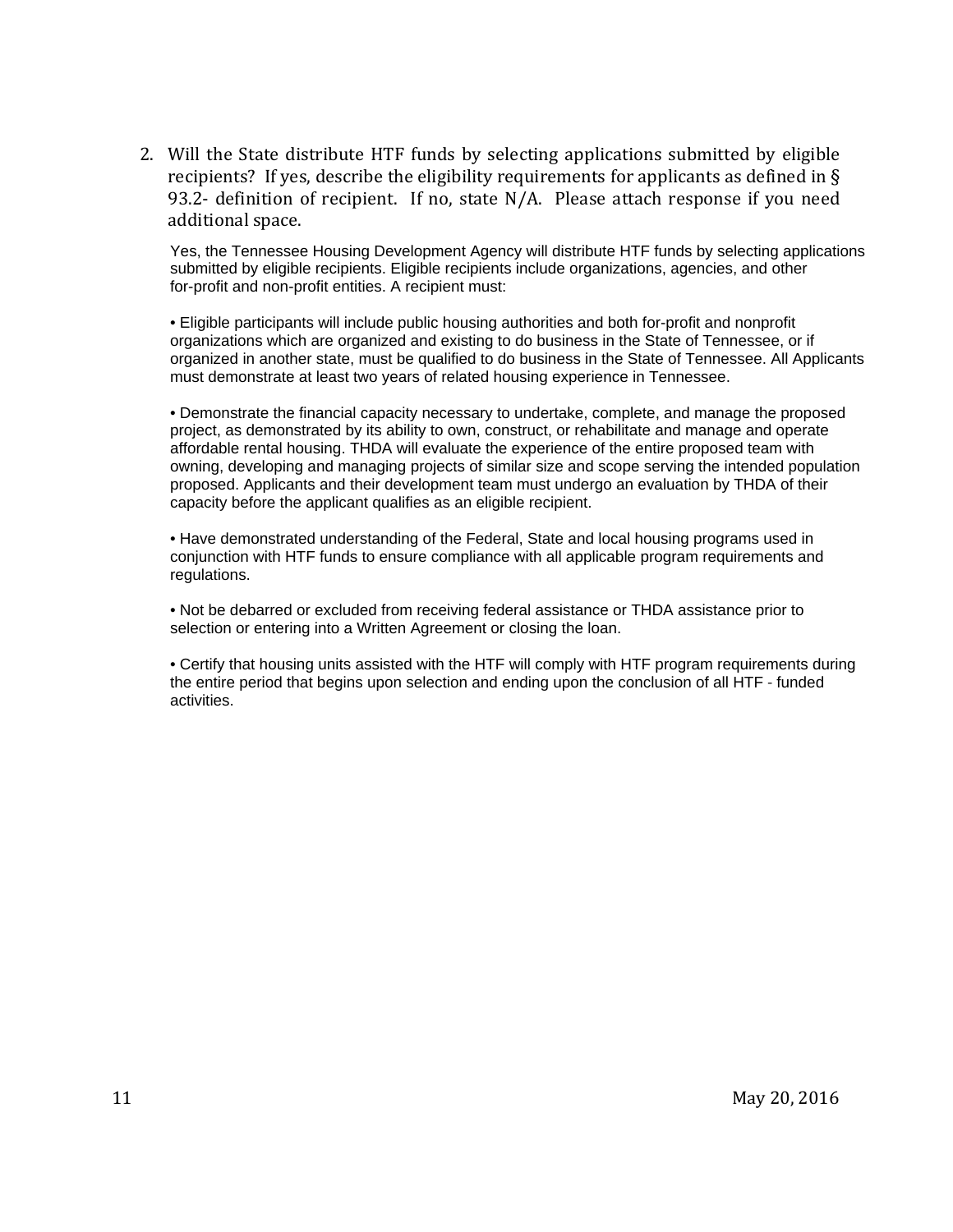- 3. Will the State distribute HTF funds by selecting application submitted by eligible recipients? If yes, describe all the criteria that will be used to select applications and the relative importance of these criteria. At a minimum, as required in  $\S$  $91.320(k)(5)(i)$ , the selection criteria must include:
	- ‒ Priority based upon geographic diversity
	- ‒ Applicant's ability to obligate HTF funds
	- ‒ Applicant's ability to undertake eligible activities in a timely manner
	- ‒ For rental housing, the extent to which the project has Federal, State or local project-based rental assistance so rents are affordable to extremely lowincome families
	- For rental housing, the duration of the units' affordability period<br>– The merits of the annlication in meeting the State's priority housi
	- ‒ The merits of the application in meeting the State's priority housing needs (please describe)
	- The extent to which application makes use of non-federal funding sources
	- ‒ Other (please describe). Please attach response if you need additional space.

Tennessee will select recipients of HTF resources through a competitive selection process that will evaluate the following factors:

• Geographic Diversity: THDA will accept and consider proposals for HTF resources that will serve communities across the state consistent with the State's certification to affirmatively further fair housing. THDA will establish a minimum score threshold that must be received in order to be eligible for NHTF funding. This minimum score will be determined to ensure that sound, well-designed, and financially viable rental housing will be financed using HTF resources. THDA will rank all applications by Tennessee's three Grand Divisions – East, Middle, and West - that receive the minimum score. THDA will select the highest scoring application from each Grand Division. If additional funding is available, THDA will then rank all remaining applications in a single ranking by score. Those remaining applications that receive the highest score will be selected until funding runs out. Given the limited funding available statewide and to disperse HTF funding across Tennessee, THDA reserves the right to limit funding to only one award per county. THDA also reserves the right to not select a proposed project if sufficient funding is not available to award all funds requested by the applicant. In such instances and at its sole and absolute discretion, THDA may move to the next lower scoring project(s) in order to meet its commitment obligations under the HTF program.

• Applicant's ability to obligate HTF funds: THDA will evaluate the experience of the entire proposed team with owning, developing and managing projects of similar size and scope serving the intended population proposed. Applicants and their development team must undergo an evaluation by THDA of their capacity to carry out the proposed housing project before the applicant qualifies as an eligible recipient. THDA will also evaluate the experience and capacity of the organization to ensure compliance with the requirements and regulations of all Federal, State and local housing programs used in conjunction with HTF funds; THDA will also evaluate the history of the applicant and project team in serving the community in which the HTF - assisted housing is proposed.

• Applicant's ability to undertake eligible activities in a timely manner: The applicant must be capable of undertaking and completing HTF - funded activities in a timely manner. THDA will evaluate the past performance of the applicant in completing THDA funded development activities.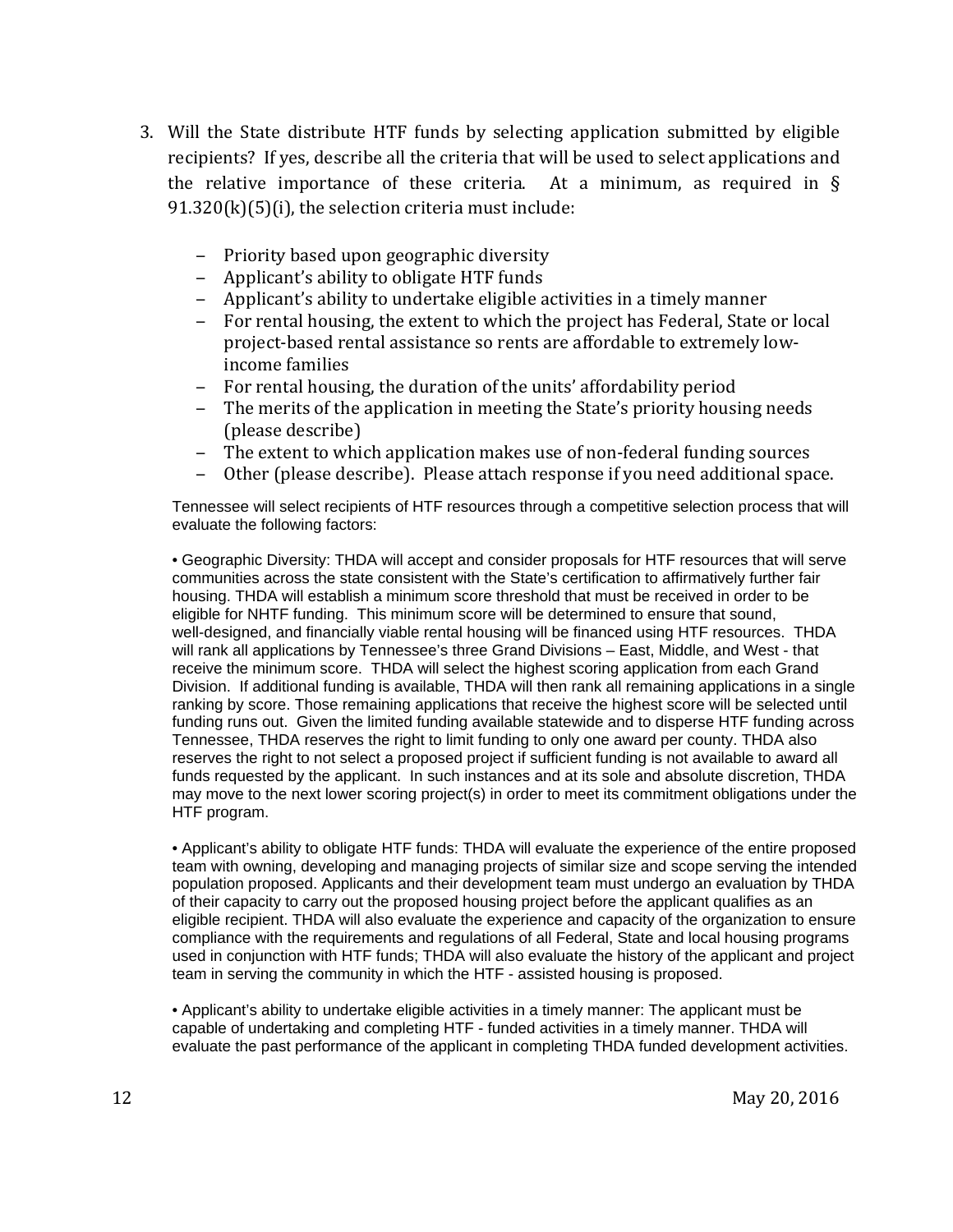<span id="page-12-0"></span>• For rental housing, the extent to which the project has Federal, State or local project-based rental assistance so rents are affordable to extremely low-income families: THDA will provide a preference for applications which propose to preserve existing housing with project-based rental assistance and for proposals with binding commitments of project-based vouchers to the project.

• For rental housing, the duration of the units' affordability period: All rental developments assisted with HTF resources will have a 30 year period of affordability. No additional consideration is proposed for developments that will extend the period of affordability beyond this minimum requirement.

• The merits of the application in meeting the State's priority housing needs: THDA will provide a priority for applications in county's with a higher rental housing need based on variables determined by THDA, which may include, but is not limited to, percent of extremely low income renters, population growth rate, vacancy rate, and the pipeline of rental housing under construction. Additionally, THDA will provide a priority for applications located in census tracts of opportunity based on variables to be determined by THDA, which may include median gross rent, high cost burden, proximity to employment, high workforce participation, low levels of abandoned housing, rental market vacancy rate, and the pipeline of rental housing under construction.

• The extent to which application makes use of non-federal funding sources: THDA manages federal resources, including the HOME Investment Partnership Program and the Housing Choice Voucher Program. In order to encourage the diversity of funding sources, THDA will provide a preference for applications that include the use of non - THDA, federal and non-federal resources towards the development of the housing. THDA will not consider rental assistance provided for the purposes of this category. THDA will award points based on the actual percentage of other non - THDA funds in the project against the total development costs of the project. In order to receive points, written documentation committing the non - THDA funds must be included in the application.

• Other: (1) Applications that propose housing in which more than 20% of the assisted units will be set-aside for individuals with disabilities must meet the qualities of settings that are eligible for reimbursement under the Medicaid home and community-based services that were established by the Centers for Medicare and Medicaid Services (CMS) in the final rule dated January 16, 2014:

https://www.federalregister.gov/articles/2014/01/16/2014-00487/medicaid-program-state-plan-home-and-co mmunity-based-services-5-year-period-for-waivers-provider.

The final rule requires that all home and community-based settings meet certain qualifications, including:

- The setting is integrated and supports full access to the greater community;

- Is selected by the individual from among setting options;

- Ensures individual rights of privacy, dignity, and respect, and freedom from coercion and restraint;

- Optimizes autonomy and independence in making life choices; and,

- Facilitates choice regarding services and who provides them.

Additionally for provider owned or controlled residential settings, the following additional requirements apply:

- The individual has a lease or other legally enforceable agreement providing similar protections;

- The individual has privacy in their unit including lockable doors, choice of roommates, and freedom to furnish or decorate the unit;

- The individual controls his/her own schedule, including access to food at any time;

- The individual can have visitors at any time; and,

- The setting is physically accessible

(2) THDA will evaluate the design of the proposed project for the population to be served, including unit configuration, on-site amenities and services, integration with mixed income housing options, and access to community services, including education, transportation, medical, support, recreation, and other activities of daily living.

(3) THDA will evaluate the firm financial commitments available for the proposed project as well as the extent that site control of the proposed project location(s) has been obtained.

(4) THDA will evaluate the inclusion of universal design features into the housing design.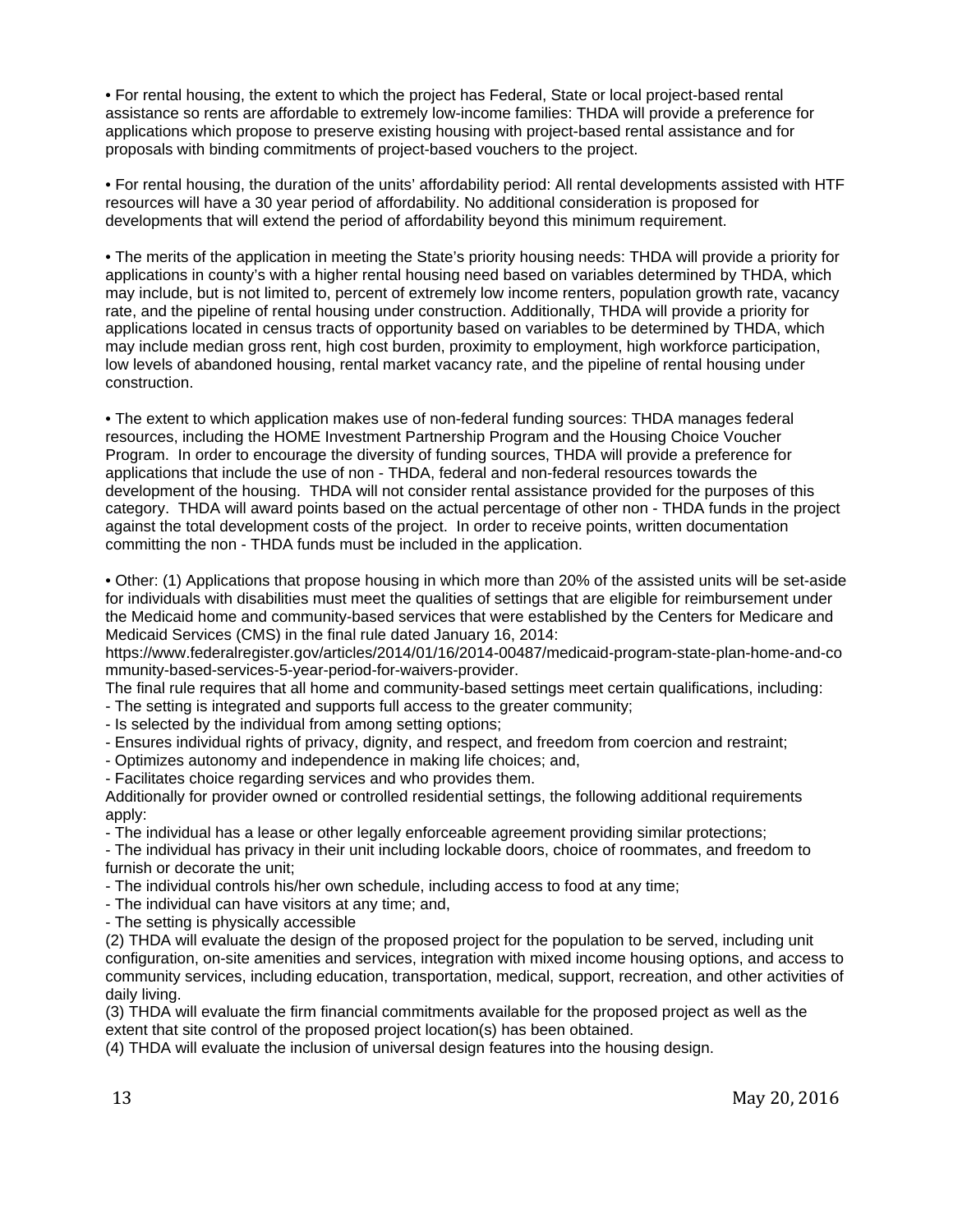# **Recipient Application Requirements**- § 91.320(k)(5)(ii)

1. Will the State require that all recipient applications contain a description of the eligible activities to be conducted with HTF funds as required in § 93.200- Eligible activities?

Yes  $\boxtimes$  No  $\Box$ 

2. Will the State require that each eligible recipient certify that housing assisted with HTF funds will comply with HTF requirements?

 $Yes \nvert X$  No  $\Box$ 

#### <span id="page-13-0"></span>**Performance Goals and Benchmarks**- § 91.320(k)(5)(iii)

The plan must include performance goals and benchmarks against which the State will measure its progress, consistent with the State's goals established at § 91.315(b)(2). To comply with this requirement, the State will include HTF housing goals in the housing table on the **SP-45 Goals** and **AP-20 Annual Goals and Objectives** screens in the eCon Planning Suite consolidated plan template in IDIS.

#### <span id="page-13-1"></span>**VI. OTHER REQUIREMENTS**

#### <span id="page-13-2"></span>**Maximum Per-unit Development Subsidy Amount-** § 91.320(k)(5) and § 93.300(a)

The State must establish its own maximum limitations on the total amount of HTF funds that can be invested per-unit for development of non-luxury housing. The limits must be reasonable, based on actual costs, and adjusted for the number of bedrooms and geographic location of the project. The State may choose to develop its own limits or adopt limits used in other federal programs such as HOME or Low-Income Housing Tax Credit and must submit them with its HTF allocation plan. The State must submit a description of how the HTF maximum per-unit development subsidy amounts were established or a description of how existing limits developed for another program and being adopted for HTF meet the HTF requirements.

Indicate below what maximum per-unit development subsidy limits the State will use for its FY 2016 HTF program.

- $\Box$  State developed its own maximum per-unit development subsidy limits and the limits are attached.
- State adopted limits used in other federal programs and the limits are attached.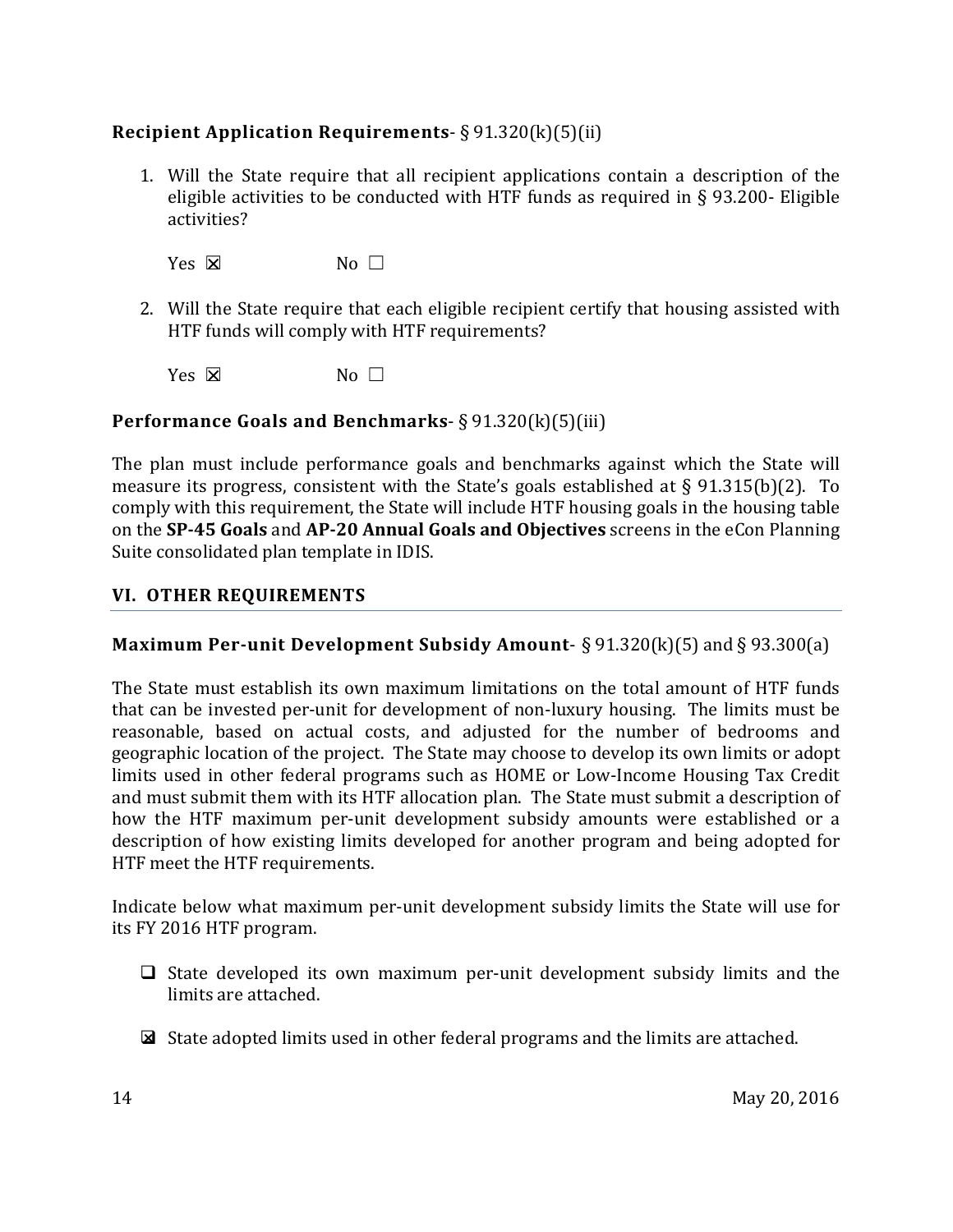# <span id="page-14-0"></span>**Rehabilitation Standards** - § 91.320(k)(5)(iv) and § 93.301(b)

If the State intends to use its HTF funds for housing being rehabilitated, it must establish rehabilitation standards that all HTF-assisted housing undergoing rehabilitation must meet at the time of project completion in accordance with  $\S$  93.301(b). The standards must provide enough details on what work is required, how that work should be performed and what materials should be used. The State's standards may refer to applicable codes or may establish requirements that exceed the minimum requirements of the codes. At a minimum, the rehabilitation standards must address:

- ‒ Health and safety;
- ‒ Major systems;
- ‒ Lead-Based Paint;
- ‒ Accessibility;
- ‒ Disaster Mitigation;
- ‒ State and local Codes, Ordinances, and Zoning Requirements; and
- ‒ Inspectable Areas and Observable Deficiencies from HUD's Uniform Physical Condition Standards identified by HUD as applicable to HTF-assisted housing.

Indicate below if the State will use HTF funds for rehabilitation of housing.

- The State plans to use HTF funds for the rehabilitation of housing and has attached its rehabilitation standards.
- $\Box$  The State will not use HTF funds for rehabilitation of housing.

#### <span id="page-14-1"></span>**Resale and/or Recapture Provisions**- § 91.320(k)(5)(v) and § 93.304(f)

If the State intends to use HTF funds to assist first-time homebuyers, it must set forth the guidelines for resale or recapture and obtain HUD specific, written approval, as required in § 93.304(f). Approval of the consolidated plan or annual action plan under § 91.500 or the failure to disapprove the consolidated plan or annual action plan does not satisfy the requirement for specific HUD approval for resale or recapture guidelines.

Indicate below if the State intends to use HTF funds for first-time homebuyers.

- $\Box$  The State will use HTF funds to assist first-time homebuyers and has attached the applicable resale/recapture provisions.
- The State will not use HTF funds to assist first-time homebuyers.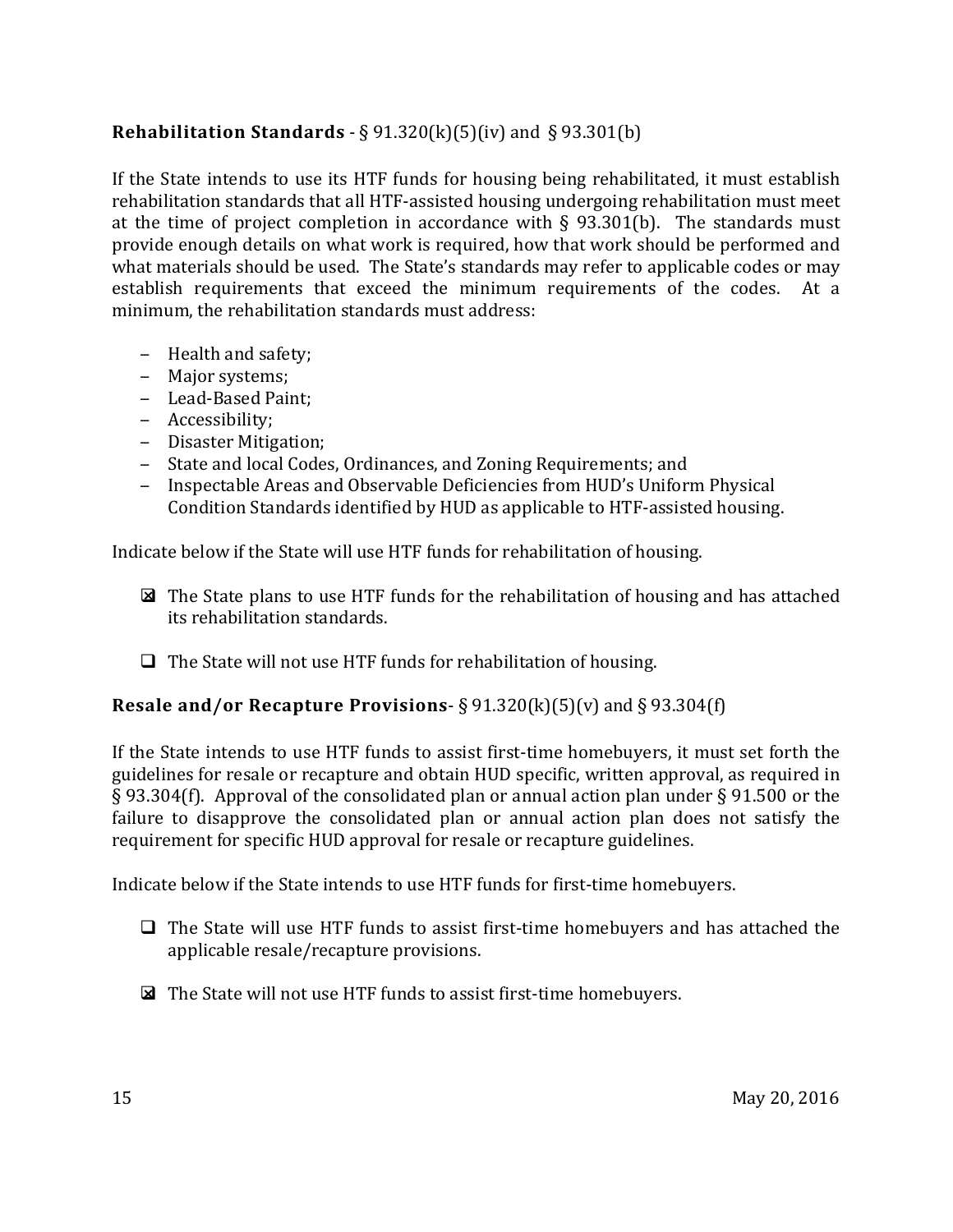# <span id="page-15-0"></span>**HTF Affordable Homeownership Limits**- § 91.320(k)(5)(vi) and § 93.305

HTF funds may only be invested for the provision of modest housing for homeownership. This means the housing has a purchase price for the type of single family housing that does not exceed 95 percent of the median purchase price for the area for newly constructed or standard housing. If the State plans to use HTF funds for homebuyer assistance, and does not use the HTF affordable homeownership limits established by HUD, it must determine 95 percent of the median purchase price for single family housing for designated areas across the State. If the State will determine its own affordable homeownership limits, it must determine the limits using the methodology described in § 93.305(a)(2).

Indicate below if the State will use HTF funds for homeownership housing and what affordable homeownership limits it will use.

- $\Box$  The State will use HTF funds for homeownership housing and will use the HUD issued limits.
- $\Box$  The State will use HTF funds for homeownership housing and has determined its own affordable homeownership limits and the limits are attached.
- The State will not use HTF funds for homeownership housing.

#### <span id="page-15-1"></span>**State Limited Beneficiaries or Preferences**- § 91.320(k)(5)(vii)

The State may limit the beneficiaries or give preferences to a particular segment of the extremely low-income population only if described in the action plan. Any limitation or preference must not violate non-discrimination requirements at § 93.350 and the State must not limit or give preferences to students. The State may also allow rental housing owners to limit tenants or give a preference in accordance with § 93.303(d)(3), only if such limitation or preference is described in the action plan.

Indicate below if the State will limit beneficiaries or give preferences to a particular segment of the extremely low-income population.

- $\Box$  The State will limit beneficiaries and/or give preferences to the following segments of the extremely low-income population. The groups listed have also been identified in the action plan.
- $\boxtimes$  The State will not limit beneficiaries and/or give preferences to any segments of the extremely low-income population.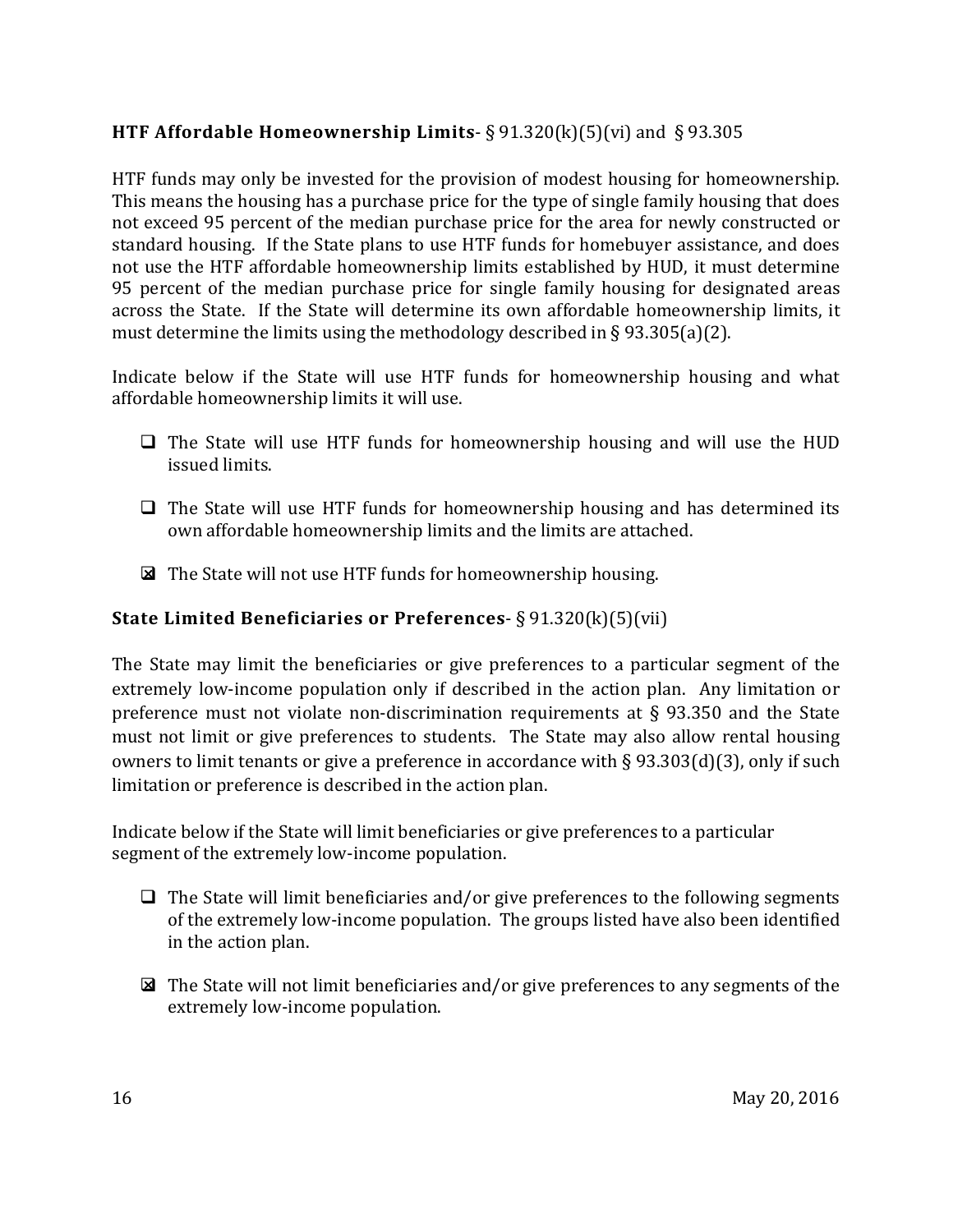# <span id="page-16-0"></span>**Refinancing of Existing Debt-**  $\S 91.320(k)(5)(viii)$  and  $\S 93.201(b)$

If the State will use HTF funds for refinancing of existing debt, it must establish refinancing guidelines and include them in its consolidated plan. The State's refinancing guidelines must describe the conditions under which it will refinance existing debt. At a minimum, the guidelines must demonstrate that rehabilitation is the primary eligible activity and ensure that this requirement is met by establishing a minimum level of rehabilitation per unit or a required ratio between rehabilitation and refinancing. Refinancing of existing debt is only eligible if it is necessary to reduce the overall housing costs and to make the housing more affordable.

Indicate below if the State will permit the refinancing of existing debt.

- $\Box$  The State will permit the refinancing of existing debt and the conditions under which the State will refinance existing debt are attached.
- $\blacksquare$  The State will not permit the refinancing of existing debt.

#### <span id="page-16-1"></span>**VII. GRANTEE CERTIFICATIONS**

In addition to submitting an HTF allocation plan, the State must submit all the required certifications identified at § 91.225 (for new action plans). If the State is amending the action plan to include HTF, it must resubmit the following certification to include HTF:

 $\boxtimes$  Consistency with plan-The jurisdiction must submit a certification that the housing activities to be undertaken with CDBG, HOME, ESG, and HOPWA funds are consistent with the strategic plan. Where the HOPWA funds are to be received by a city that is the most populous unit of general local government in an EMSA, it must obtain and keep on file certifications of consistency from the authorized public officials for each other locality in the EMSA in which housing assistance is provided. HTF must be included in this certification.

#### <span id="page-16-2"></span>**VIII. REQUIRED FORMS**

In addition to submitting an HTF allocation plan, the State must submit and/or complete the following standard forms for its HTF program.

- Standard form-424: [Application for Federal Assistance](https://www.hudexchange.info/resource/306/hud-form-sf424/) (§ 91.320(a))
- Standard form-1199 A : [Direct Deposit Sign up Form](https://www.hudexchange.info/onecpd/assets/File/Congressional-Grants-Direct-Deposit-Form.pdf)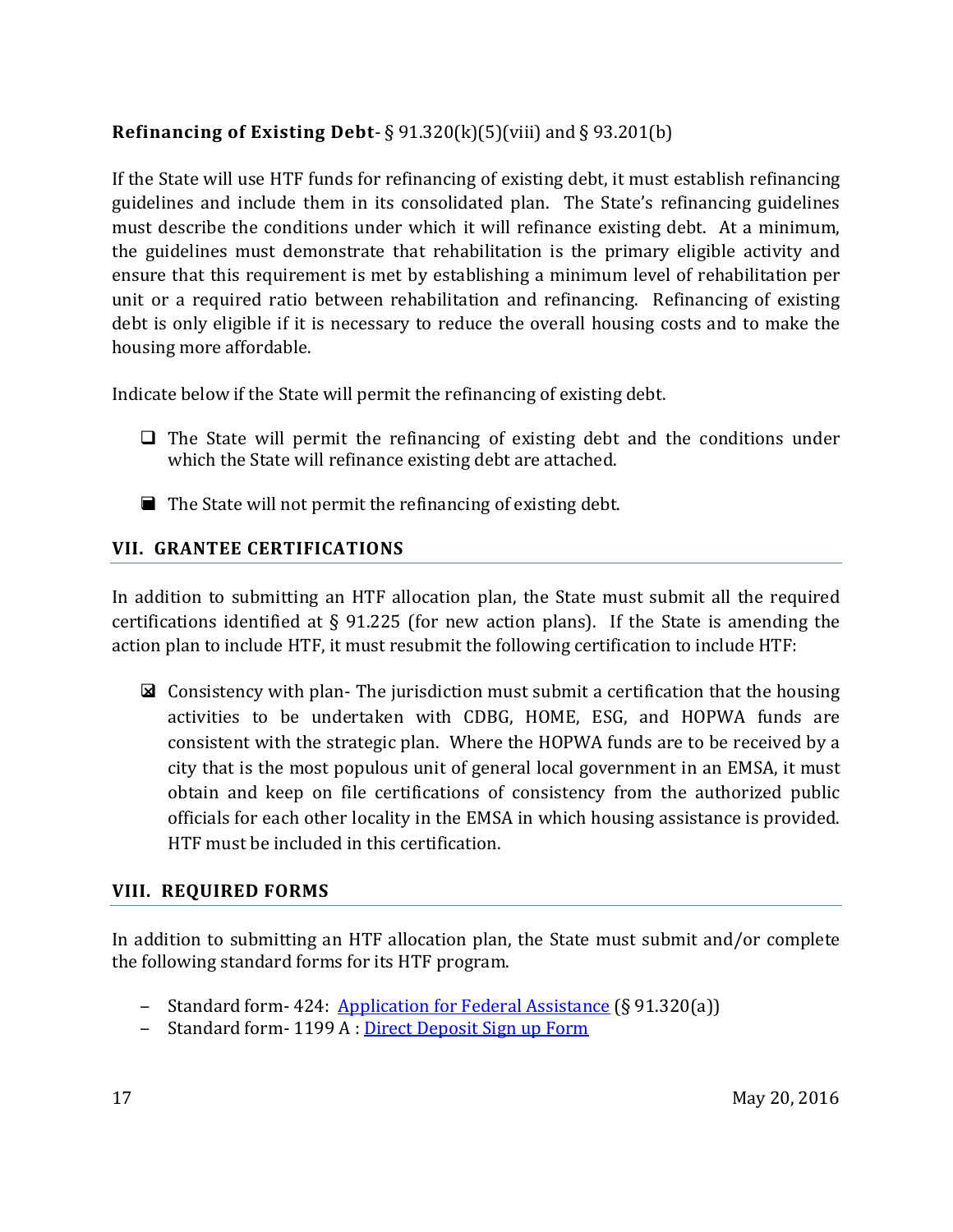### <span id="page-17-0"></span>**IX. RESOURCES**

The following resources should be referenced before developing and submitting the HTF allocation plan.

#### <span id="page-17-1"></span>**HTF Resources**

- ‒ HTF website- [www.hudexchange.info/htf](http://www.hudexchange.info/htf)
- ‒ HTF [Interim Rule](https://www.hudexchange.info/resource/4406/housing-trust-fund-interim-rule/)
- Notice CPD-16-07: [Guidance for HTF Grantees on FY 2016 HTF Allocation Plans](https://www.hudexchange.info/resource/5004/notice-cpd-16-07-guidance-for-htf-grantees-on-fy-2016-htf-allocation-plans/)
- HTF FAOs
	- o HTF Maximum Per-Unit Development Subsidy Amounts
	- o HTF Rehabilitation Standards
- ‒ HTF Webcast o[n Overview of the HTF program](https://www.hudexchange.info/programs/htf/)
- HTF Webinar on Developing HTF Allocation Plans
- HTF Formula Allocation

#### <span id="page-17-2"></span>**Consolidated Plan Resources**

- eCon Planning Suite website-https://www.hudexchange.info/consolidated[plan/econ-planning-suite/](https://www.hudexchange.info/consolidated-plan/econ-planning-suite/)
- Notice CPD-12-009: [Use of IDIS to Submit the Consolidated Plan](https://www.hudexchange.info/resource/2674/notice-cpd-12-009-use-of-idis-to-submit-the-consolidated-plan/)
- Consolidated Plan in IDIS [Desk Guide](https://www.hudexchange.info/resource/2641/econ-planning-suite-desk-guide-idis-conplan-action-plan-caper-per/)
- ‒ Con Plan Quick Guide: Amending a Consolidated Plan and Annual Action Plan For State, Entitlement & Regional Grantees.

#### <span id="page-17-4"></span><span id="page-17-3"></span>**X. APPENDICES**

#### **Appendix A: eCon Planning Suite Editing Options**

Narrative Fields and the 4,000 Character Limit

The limit on the amount of text is 4,000 characters per field. The character limit includes white spaces, formatting marks such as new paragraphs, and other hidden characters. For example, the following text "The **quick** brown fox" contains 16 visible characters, but also contains 3 white space characters and additional hidden characters related to the bold and underline formatting. Users can select the  $\P$  option to display and remove the hidden formatting.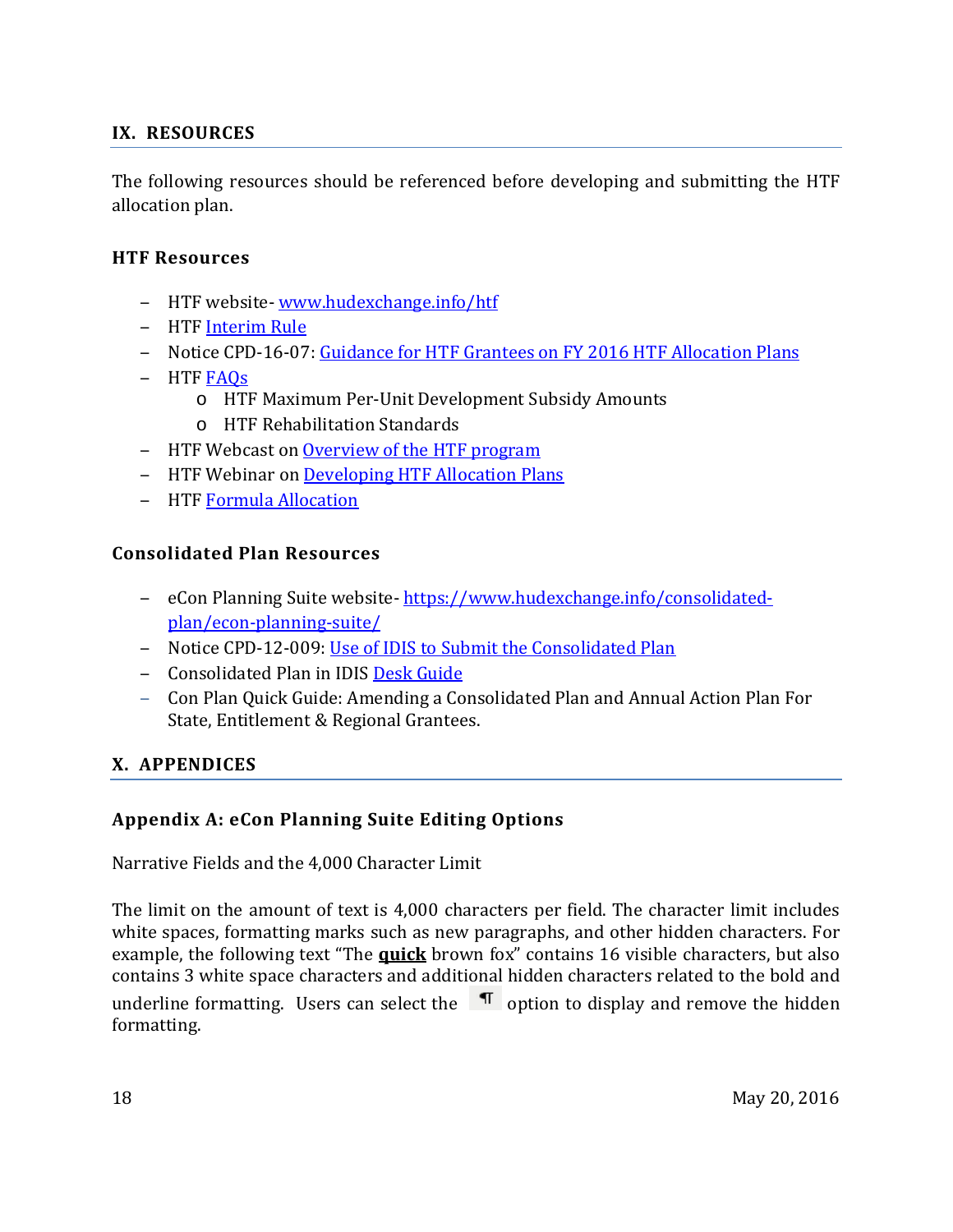| <b>Tools</b>      | <b>Description</b>                                                                                                                                                                                                                                                |
|-------------------|-------------------------------------------------------------------------------------------------------------------------------------------------------------------------------------------------------------------------------------------------------------------|
| $\bf{B}$<br>$I$ U | <b>Bold</b><br>Italics<br>Underline                                                                                                                                                                                                                               |
|                   | <b>Bullet List</b><br>Numbered List                                                                                                                                                                                                                               |
|                   | Undo<br>Redo                                                                                                                                                                                                                                                      |
|                   | Paste as Plain Text. If this tool is toggled on, any text pasted into the<br>narrative box will be stripped of all formatting.                                                                                                                                    |
|                   | Paste from Word. This tool will allow the pasted text to retain limited<br>formatting, including Bold, Italics, Underline, and simple numbered<br>and bulleted lists. Paste from Word will not retain more complex<br>formatting, such as tables and indentation. |
|                   | Select All. This tool selects all of the text currently entered in the<br>narrative box.                                                                                                                                                                          |
|                   | Show/Hide Visual Control Characters. This tool is used to toggle the<br>display of hidden formatting, such as paragraph marks (not currently<br>functional).                                                                                                      |
| HTML              | Edit HTML Source. This tool opens a dialog box where users can edit<br>the HTML Code to format the text of the narrative box.                                                                                                                                     |

# **Other Editing Options**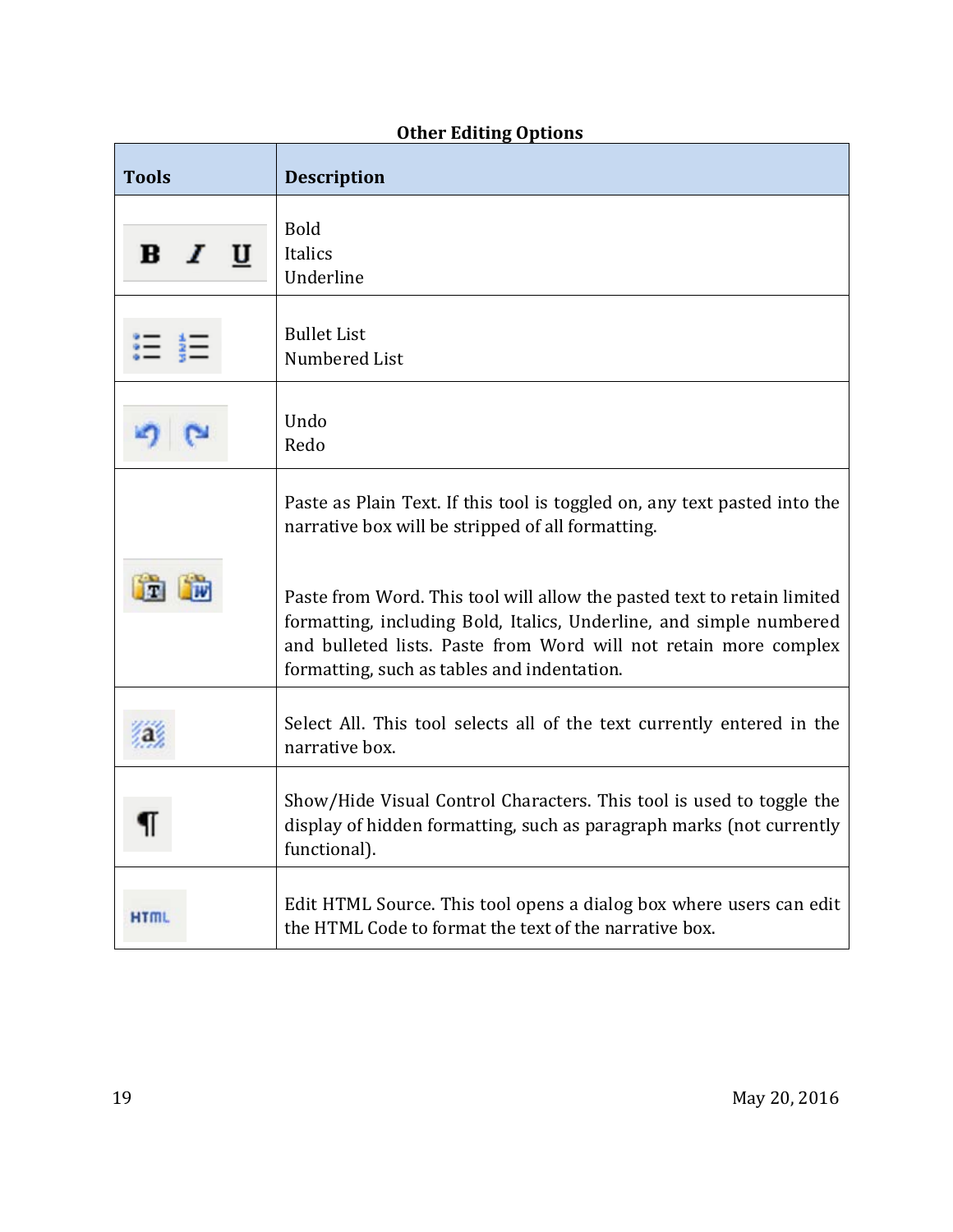#### **Adding Additional Text Box for Narrative:**

To input additional narrative beyond 4,000 characters, grantees can add another text box. Due to embedded formatting in PDF documents, grantees should not try to copy text from PDFs, but should only use text or Microsoft Word files.

The screenshot below shows the features of narrative fields in the template.

|      |                      | B / B 注注の ( ) 通過回 5mm                                                                                                                                                                                                                                                                   |  |
|------|----------------------|-----------------------------------------------------------------------------------------------------------------------------------------------------------------------------------------------------------------------------------------------------------------------------------------|--|
|      |                      | This Action Plan outlines the City of Hammond's proposed activities for the program year beginning April 1, 2012 and ending March 31, 2013 using Federal funds granted to the City<br>by the U.S. Department of Housing and Urban Development (HUD) under the following grant programs: |  |
|      |                      | · Community Development Block Grant (CDBG),<br>. Home Investment Partnership (HOME), and<br>. Emergency Shelter Grant (ESG) programs.                                                                                                                                                   |  |
|      |                      |                                                                                                                                                                                                                                                                                         |  |
|      | <b>Type Sequence</b> | Label<br>Action                                                                                                                                                                                                                                                                         |  |
| Text |                      | Objectives and Outcomes<br>View I Edit I Delete                                                                                                                                                                                                                                         |  |
|      |                      | Add GIS Map   Add GIS Data   Add JP G   Add Text   A d Table                                                                                                                                                                                                                            |  |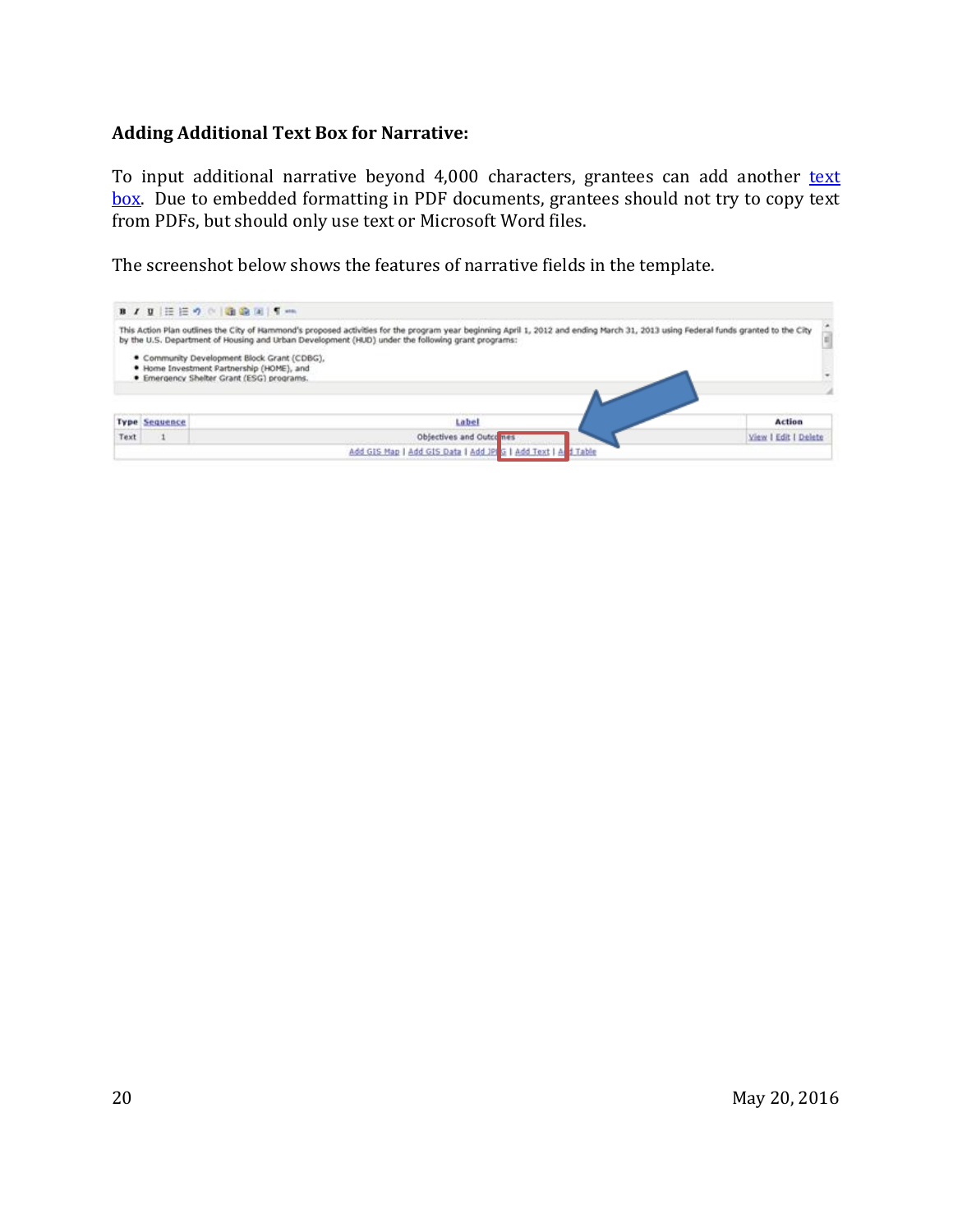## <span id="page-20-0"></span>**Appendix B: Amending a Consolidated Plan and Annual Action Plan**

#### **I. Amending Approved Consolidated Plan/Year 1 Action Plan**

The State should follow these instructions to amend its consolidated plan and annual action plan to include HTF. All States are responsible for amending their individual Action Plans.

To amend a Consolidated Plan/Year 1 Action Plan, grantees must first copy the existing plan.

1. Click "Search" under the Consolidated Plan submenu.



2. Make note of the Year and Version of the Plan to be amended.

| <b>Results Page 1 of 1</b> |              |      |         |                                                   |                         |             |
|----------------------------|--------------|------|---------|---------------------------------------------------|-------------------------|-------------|
| 'Grantee Name              | <b>State</b> | Year | Version | Title                                             | <b>Status</b>           | Action      |
| <b>SAN ANTONIO</b>         | en verken.   | 2015 |         | San Antonio Five Year Consolidated Plan 2015-2019 | <b>Review Completed</b> | <b>View</b> |

3. Click "Copy" under the Consolidated Plan submenu.



4. Enter the Source Year and Version from the Plan to be copied (identified in Step 2).

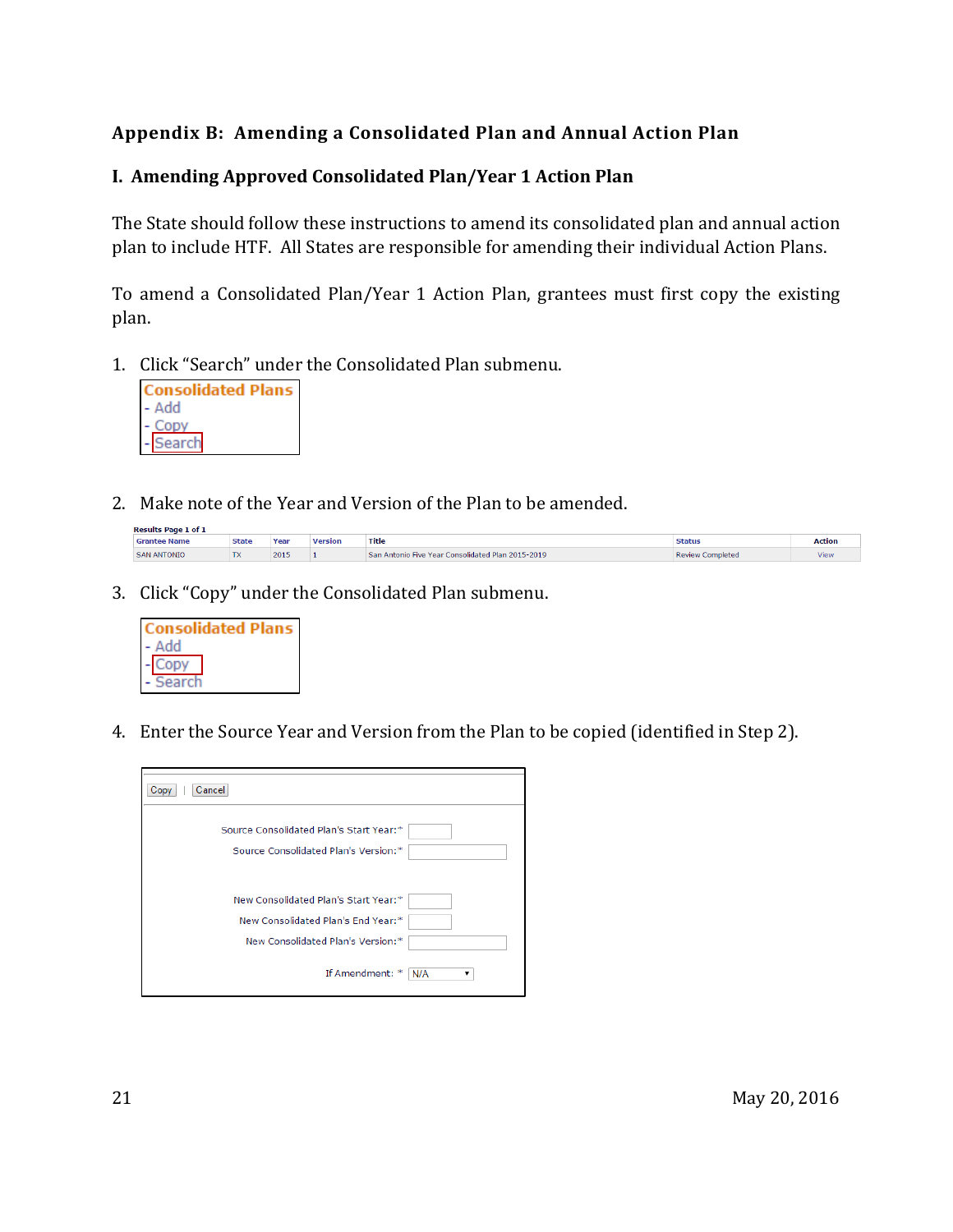- 5. Enter the Start Year, End Year and Version for the amended plan. For amendments, the Start Year must be the same as the Source Plan. Select whether the amendment is Minor or Substantial from the dropdown menu.
- 6. Once completed, click "Copy." The Amended plan will be accessible from the Consolidated Plan search screen. The default title of the copied plan will be "ConPlan Copy." Grantees can change the title on the AD-25 screen.
- 7. If the copy is a Substantial Amendment, the AD-25 screen will include a text box following the "If Amendment" dropdown menu to explain the amendment.

| If Amendment: Substantial ▼         |  |
|-------------------------------------|--|
| If Substantial Amendment, explain:* |  |
|                                     |  |
|                                     |  |
|                                     |  |
|                                     |  |

8. All amendments, minor and substantial, must be submitted for review in IDIS to ensure the amended information is included in the CAPER. Depending on the amendment, the Field Office may not conduct a full review of the plan, but must functionally mark the amended plan as "Review Complete" in IDIS.

#### **II. Amending the Action Plan**

- 1. Click "Search" under the Action Plan submenu and note the Year and Version of the Action Plan to be amended.
- 2. Click "Copy" in the Action Plan submenu.



3. Enter information in the fields provided. For amendments, the Program Year for the amended plan must be the same as the Source Program Year.